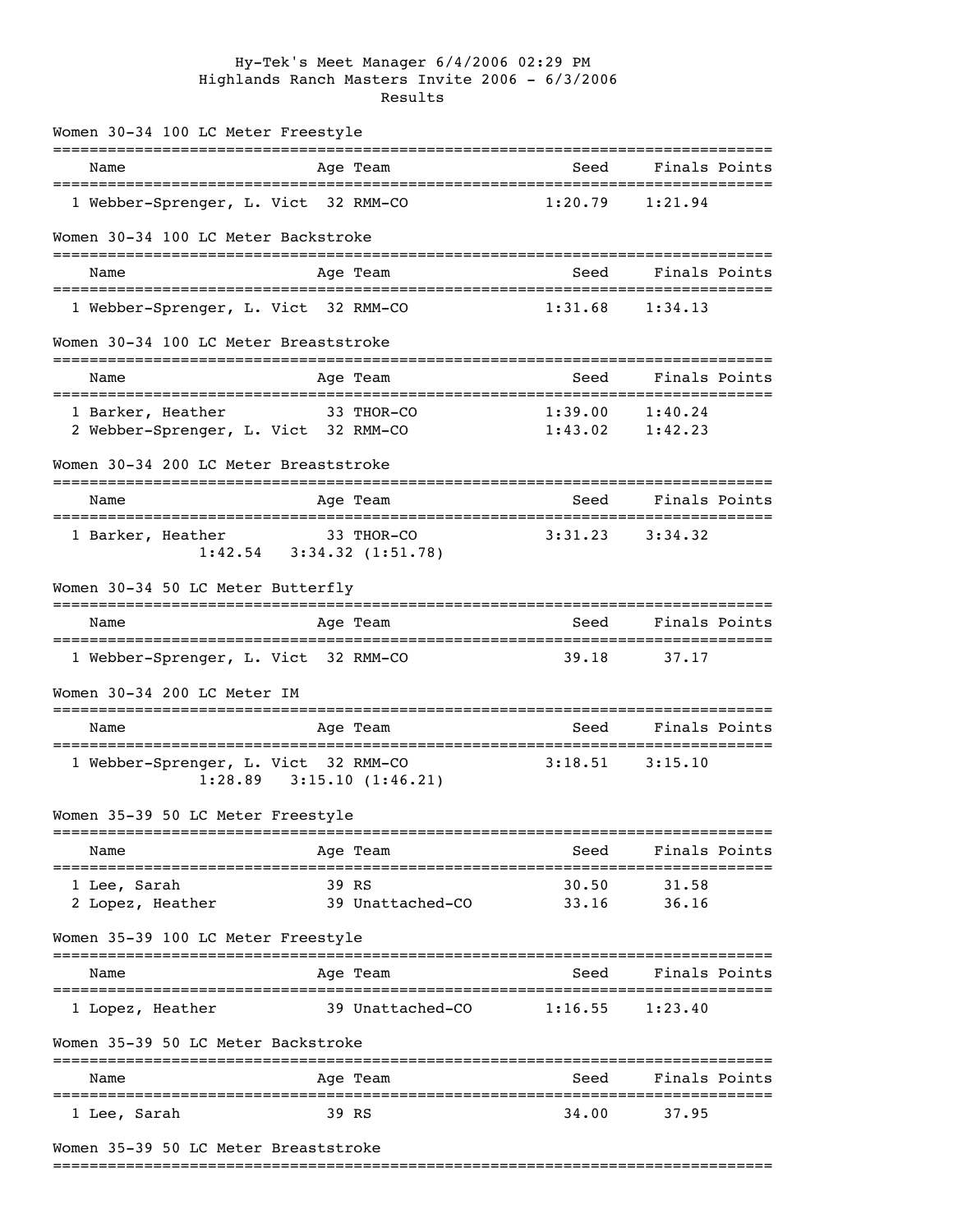| 39 RS<br>38.50<br>39.64<br>1 Lee, Sarah<br>39 Unattached-CO<br>43.53<br>2 Lopez, Heather<br>49.85<br>Women 35-39 100 LC Meter Breaststroke<br>Age Team<br>Seed<br>Finals Points<br>Name<br>39 Unattached-CO<br>1 Lopez, Heather<br>1:45.94<br>1:44.65<br>Women 35-39 200 LC Meter Breaststroke<br>Finals Points<br>Name<br>Age Team<br>Seed<br>39 RS<br>3:07.00<br>1 Lee, Sarah<br>3:14.97<br>$1:34.58$ $3:14.97$ $(1:40.39)$<br>39 Unattached-CO<br>ΝT<br>3:48.44<br>2 Lopez, Heather<br>1:49.26<br>$3:48.44$ $(1:59.18)$<br>Women 35-39 50 LC Meter Butterfly<br>Finals Points<br>Age Team<br>Seed<br>Name<br>39 RS<br>33.00<br>33.27<br>1 Lee, Sarah<br>Women 40-44 50 LC Meter Freestyle<br>Finals Points<br>Age Team<br>Seed<br>Name<br>1 Vanderlippe, Susan<br>41 Unattached-CO<br>28.65<br>28.30<br>2 Hagadorn, Heather<br>31.00<br>32.39<br>41 DU-CO<br>3 Beggs, Holly<br>35.77<br>40 RS<br>33.00<br>4 Shieman, Dana<br>44 INV-CO<br>34.20<br>36.13<br>Women 40-44 100 LC Meter Freestyle<br>Finals Points<br>Seed<br>Name<br>Age Team<br>1 Shieman, Dana<br>44 INV-CO<br>1:23.00<br>1:26.12<br>Women 40-44 200 LC Meter Freestyle<br>Finals Points<br>Name<br>Seed<br>Age Team<br>1 Vanderlippe, Susan<br>41 Unattached-CO<br>2:12.85<br>2:15.12<br>1:06.10<br>2:15.12(1:09.02)<br>2:20.00<br>2:33.87<br>2 Hagadorn, Heather<br>41 DU-CO<br>2:33.87(1:19.76)<br>1:14.11<br>42 HR-CO<br>2:38.89<br>3 Vanderpoel, Nicole<br>2:35.58<br>1:16.86<br>2:38.89(1:22.03)<br>2:59.68<br>4 Beggs, Holly<br>40 RS<br>2:47.00<br>2:59.68(1:33.87)<br>1:25.81<br>Women 40-44 400 LC Meter Freestyle<br>Finals Points<br>Name<br>Age Team<br>Seed<br>1 Hagadorn, Heather<br>41 DU-CO<br>5:03.00<br>5:14.94<br>1:13.78<br>$2:32.69$ (1:18.91) 3:53.57 (1:20.88) 5:14.94 (1:21.37)<br>$5:20.34$ $5:32.94$<br>2 Vanderpoel, Nicole<br>42 HR-CO<br>$4:09.69$ $(1:24.86)$ $5:32.94$ $(1:23.25)$<br>1:20.56<br>2:44.83(1:24.27)<br>6:02.00<br>6:00.86<br>3 Beggs, Holly<br>40 RS<br>$6:00.86$ $(5:24.58)$<br>36.28() | Name | Age Team | Seed | Finals Points |  |
|-----------------------------------------------------------------------------------------------------------------------------------------------------------------------------------------------------------------------------------------------------------------------------------------------------------------------------------------------------------------------------------------------------------------------------------------------------------------------------------------------------------------------------------------------------------------------------------------------------------------------------------------------------------------------------------------------------------------------------------------------------------------------------------------------------------------------------------------------------------------------------------------------------------------------------------------------------------------------------------------------------------------------------------------------------------------------------------------------------------------------------------------------------------------------------------------------------------------------------------------------------------------------------------------------------------------------------------------------------------------------------------------------------------------------------------------------------------------------------------------------------------------------------------------------------------------------------------------------------------------------------------------------------------------------------------------------------------------------------------------------------------------------------------------------------------------------------------------------------------------------------------------------------------------------------------------------------------------------------------------------------------|------|----------|------|---------------|--|
|                                                                                                                                                                                                                                                                                                                                                                                                                                                                                                                                                                                                                                                                                                                                                                                                                                                                                                                                                                                                                                                                                                                                                                                                                                                                                                                                                                                                                                                                                                                                                                                                                                                                                                                                                                                                                                                                                                                                                                                                           |      |          |      |               |  |
|                                                                                                                                                                                                                                                                                                                                                                                                                                                                                                                                                                                                                                                                                                                                                                                                                                                                                                                                                                                                                                                                                                                                                                                                                                                                                                                                                                                                                                                                                                                                                                                                                                                                                                                                                                                                                                                                                                                                                                                                           |      |          |      |               |  |
|                                                                                                                                                                                                                                                                                                                                                                                                                                                                                                                                                                                                                                                                                                                                                                                                                                                                                                                                                                                                                                                                                                                                                                                                                                                                                                                                                                                                                                                                                                                                                                                                                                                                                                                                                                                                                                                                                                                                                                                                           |      |          |      |               |  |
|                                                                                                                                                                                                                                                                                                                                                                                                                                                                                                                                                                                                                                                                                                                                                                                                                                                                                                                                                                                                                                                                                                                                                                                                                                                                                                                                                                                                                                                                                                                                                                                                                                                                                                                                                                                                                                                                                                                                                                                                           |      |          |      |               |  |
|                                                                                                                                                                                                                                                                                                                                                                                                                                                                                                                                                                                                                                                                                                                                                                                                                                                                                                                                                                                                                                                                                                                                                                                                                                                                                                                                                                                                                                                                                                                                                                                                                                                                                                                                                                                                                                                                                                                                                                                                           |      |          |      |               |  |
|                                                                                                                                                                                                                                                                                                                                                                                                                                                                                                                                                                                                                                                                                                                                                                                                                                                                                                                                                                                                                                                                                                                                                                                                                                                                                                                                                                                                                                                                                                                                                                                                                                                                                                                                                                                                                                                                                                                                                                                                           |      |          |      |               |  |
|                                                                                                                                                                                                                                                                                                                                                                                                                                                                                                                                                                                                                                                                                                                                                                                                                                                                                                                                                                                                                                                                                                                                                                                                                                                                                                                                                                                                                                                                                                                                                                                                                                                                                                                                                                                                                                                                                                                                                                                                           |      |          |      |               |  |
|                                                                                                                                                                                                                                                                                                                                                                                                                                                                                                                                                                                                                                                                                                                                                                                                                                                                                                                                                                                                                                                                                                                                                                                                                                                                                                                                                                                                                                                                                                                                                                                                                                                                                                                                                                                                                                                                                                                                                                                                           |      |          |      |               |  |
|                                                                                                                                                                                                                                                                                                                                                                                                                                                                                                                                                                                                                                                                                                                                                                                                                                                                                                                                                                                                                                                                                                                                                                                                                                                                                                                                                                                                                                                                                                                                                                                                                                                                                                                                                                                                                                                                                                                                                                                                           |      |          |      |               |  |
|                                                                                                                                                                                                                                                                                                                                                                                                                                                                                                                                                                                                                                                                                                                                                                                                                                                                                                                                                                                                                                                                                                                                                                                                                                                                                                                                                                                                                                                                                                                                                                                                                                                                                                                                                                                                                                                                                                                                                                                                           |      |          |      |               |  |
|                                                                                                                                                                                                                                                                                                                                                                                                                                                                                                                                                                                                                                                                                                                                                                                                                                                                                                                                                                                                                                                                                                                                                                                                                                                                                                                                                                                                                                                                                                                                                                                                                                                                                                                                                                                                                                                                                                                                                                                                           |      |          |      |               |  |
|                                                                                                                                                                                                                                                                                                                                                                                                                                                                                                                                                                                                                                                                                                                                                                                                                                                                                                                                                                                                                                                                                                                                                                                                                                                                                                                                                                                                                                                                                                                                                                                                                                                                                                                                                                                                                                                                                                                                                                                                           |      |          |      |               |  |
|                                                                                                                                                                                                                                                                                                                                                                                                                                                                                                                                                                                                                                                                                                                                                                                                                                                                                                                                                                                                                                                                                                                                                                                                                                                                                                                                                                                                                                                                                                                                                                                                                                                                                                                                                                                                                                                                                                                                                                                                           |      |          |      |               |  |
|                                                                                                                                                                                                                                                                                                                                                                                                                                                                                                                                                                                                                                                                                                                                                                                                                                                                                                                                                                                                                                                                                                                                                                                                                                                                                                                                                                                                                                                                                                                                                                                                                                                                                                                                                                                                                                                                                                                                                                                                           |      |          |      |               |  |
|                                                                                                                                                                                                                                                                                                                                                                                                                                                                                                                                                                                                                                                                                                                                                                                                                                                                                                                                                                                                                                                                                                                                                                                                                                                                                                                                                                                                                                                                                                                                                                                                                                                                                                                                                                                                                                                                                                                                                                                                           |      |          |      |               |  |
|                                                                                                                                                                                                                                                                                                                                                                                                                                                                                                                                                                                                                                                                                                                                                                                                                                                                                                                                                                                                                                                                                                                                                                                                                                                                                                                                                                                                                                                                                                                                                                                                                                                                                                                                                                                                                                                                                                                                                                                                           |      |          |      |               |  |
|                                                                                                                                                                                                                                                                                                                                                                                                                                                                                                                                                                                                                                                                                                                                                                                                                                                                                                                                                                                                                                                                                                                                                                                                                                                                                                                                                                                                                                                                                                                                                                                                                                                                                                                                                                                                                                                                                                                                                                                                           |      |          |      |               |  |
|                                                                                                                                                                                                                                                                                                                                                                                                                                                                                                                                                                                                                                                                                                                                                                                                                                                                                                                                                                                                                                                                                                                                                                                                                                                                                                                                                                                                                                                                                                                                                                                                                                                                                                                                                                                                                                                                                                                                                                                                           |      |          |      |               |  |
|                                                                                                                                                                                                                                                                                                                                                                                                                                                                                                                                                                                                                                                                                                                                                                                                                                                                                                                                                                                                                                                                                                                                                                                                                                                                                                                                                                                                                                                                                                                                                                                                                                                                                                                                                                                                                                                                                                                                                                                                           |      |          |      |               |  |
|                                                                                                                                                                                                                                                                                                                                                                                                                                                                                                                                                                                                                                                                                                                                                                                                                                                                                                                                                                                                                                                                                                                                                                                                                                                                                                                                                                                                                                                                                                                                                                                                                                                                                                                                                                                                                                                                                                                                                                                                           |      |          |      |               |  |
|                                                                                                                                                                                                                                                                                                                                                                                                                                                                                                                                                                                                                                                                                                                                                                                                                                                                                                                                                                                                                                                                                                                                                                                                                                                                                                                                                                                                                                                                                                                                                                                                                                                                                                                                                                                                                                                                                                                                                                                                           |      |          |      |               |  |
|                                                                                                                                                                                                                                                                                                                                                                                                                                                                                                                                                                                                                                                                                                                                                                                                                                                                                                                                                                                                                                                                                                                                                                                                                                                                                                                                                                                                                                                                                                                                                                                                                                                                                                                                                                                                                                                                                                                                                                                                           |      |          |      |               |  |
|                                                                                                                                                                                                                                                                                                                                                                                                                                                                                                                                                                                                                                                                                                                                                                                                                                                                                                                                                                                                                                                                                                                                                                                                                                                                                                                                                                                                                                                                                                                                                                                                                                                                                                                                                                                                                                                                                                                                                                                                           |      |          |      |               |  |
|                                                                                                                                                                                                                                                                                                                                                                                                                                                                                                                                                                                                                                                                                                                                                                                                                                                                                                                                                                                                                                                                                                                                                                                                                                                                                                                                                                                                                                                                                                                                                                                                                                                                                                                                                                                                                                                                                                                                                                                                           |      |          |      |               |  |
|                                                                                                                                                                                                                                                                                                                                                                                                                                                                                                                                                                                                                                                                                                                                                                                                                                                                                                                                                                                                                                                                                                                                                                                                                                                                                                                                                                                                                                                                                                                                                                                                                                                                                                                                                                                                                                                                                                                                                                                                           |      |          |      |               |  |
|                                                                                                                                                                                                                                                                                                                                                                                                                                                                                                                                                                                                                                                                                                                                                                                                                                                                                                                                                                                                                                                                                                                                                                                                                                                                                                                                                                                                                                                                                                                                                                                                                                                                                                                                                                                                                                                                                                                                                                                                           |      |          |      |               |  |
|                                                                                                                                                                                                                                                                                                                                                                                                                                                                                                                                                                                                                                                                                                                                                                                                                                                                                                                                                                                                                                                                                                                                                                                                                                                                                                                                                                                                                                                                                                                                                                                                                                                                                                                                                                                                                                                                                                                                                                                                           |      |          |      |               |  |
|                                                                                                                                                                                                                                                                                                                                                                                                                                                                                                                                                                                                                                                                                                                                                                                                                                                                                                                                                                                                                                                                                                                                                                                                                                                                                                                                                                                                                                                                                                                                                                                                                                                                                                                                                                                                                                                                                                                                                                                                           |      |          |      |               |  |
|                                                                                                                                                                                                                                                                                                                                                                                                                                                                                                                                                                                                                                                                                                                                                                                                                                                                                                                                                                                                                                                                                                                                                                                                                                                                                                                                                                                                                                                                                                                                                                                                                                                                                                                                                                                                                                                                                                                                                                                                           |      |          |      |               |  |
|                                                                                                                                                                                                                                                                                                                                                                                                                                                                                                                                                                                                                                                                                                                                                                                                                                                                                                                                                                                                                                                                                                                                                                                                                                                                                                                                                                                                                                                                                                                                                                                                                                                                                                                                                                                                                                                                                                                                                                                                           |      |          |      |               |  |
|                                                                                                                                                                                                                                                                                                                                                                                                                                                                                                                                                                                                                                                                                                                                                                                                                                                                                                                                                                                                                                                                                                                                                                                                                                                                                                                                                                                                                                                                                                                                                                                                                                                                                                                                                                                                                                                                                                                                                                                                           |      |          |      |               |  |
|                                                                                                                                                                                                                                                                                                                                                                                                                                                                                                                                                                                                                                                                                                                                                                                                                                                                                                                                                                                                                                                                                                                                                                                                                                                                                                                                                                                                                                                                                                                                                                                                                                                                                                                                                                                                                                                                                                                                                                                                           |      |          |      |               |  |
|                                                                                                                                                                                                                                                                                                                                                                                                                                                                                                                                                                                                                                                                                                                                                                                                                                                                                                                                                                                                                                                                                                                                                                                                                                                                                                                                                                                                                                                                                                                                                                                                                                                                                                                                                                                                                                                                                                                                                                                                           |      |          |      |               |  |
|                                                                                                                                                                                                                                                                                                                                                                                                                                                                                                                                                                                                                                                                                                                                                                                                                                                                                                                                                                                                                                                                                                                                                                                                                                                                                                                                                                                                                                                                                                                                                                                                                                                                                                                                                                                                                                                                                                                                                                                                           |      |          |      |               |  |
|                                                                                                                                                                                                                                                                                                                                                                                                                                                                                                                                                                                                                                                                                                                                                                                                                                                                                                                                                                                                                                                                                                                                                                                                                                                                                                                                                                                                                                                                                                                                                                                                                                                                                                                                                                                                                                                                                                                                                                                                           |      |          |      |               |  |
|                                                                                                                                                                                                                                                                                                                                                                                                                                                                                                                                                                                                                                                                                                                                                                                                                                                                                                                                                                                                                                                                                                                                                                                                                                                                                                                                                                                                                                                                                                                                                                                                                                                                                                                                                                                                                                                                                                                                                                                                           |      |          |      |               |  |
|                                                                                                                                                                                                                                                                                                                                                                                                                                                                                                                                                                                                                                                                                                                                                                                                                                                                                                                                                                                                                                                                                                                                                                                                                                                                                                                                                                                                                                                                                                                                                                                                                                                                                                                                                                                                                                                                                                                                                                                                           |      |          |      |               |  |
|                                                                                                                                                                                                                                                                                                                                                                                                                                                                                                                                                                                                                                                                                                                                                                                                                                                                                                                                                                                                                                                                                                                                                                                                                                                                                                                                                                                                                                                                                                                                                                                                                                                                                                                                                                                                                                                                                                                                                                                                           |      |          |      |               |  |
|                                                                                                                                                                                                                                                                                                                                                                                                                                                                                                                                                                                                                                                                                                                                                                                                                                                                                                                                                                                                                                                                                                                                                                                                                                                                                                                                                                                                                                                                                                                                                                                                                                                                                                                                                                                                                                                                                                                                                                                                           |      |          |      |               |  |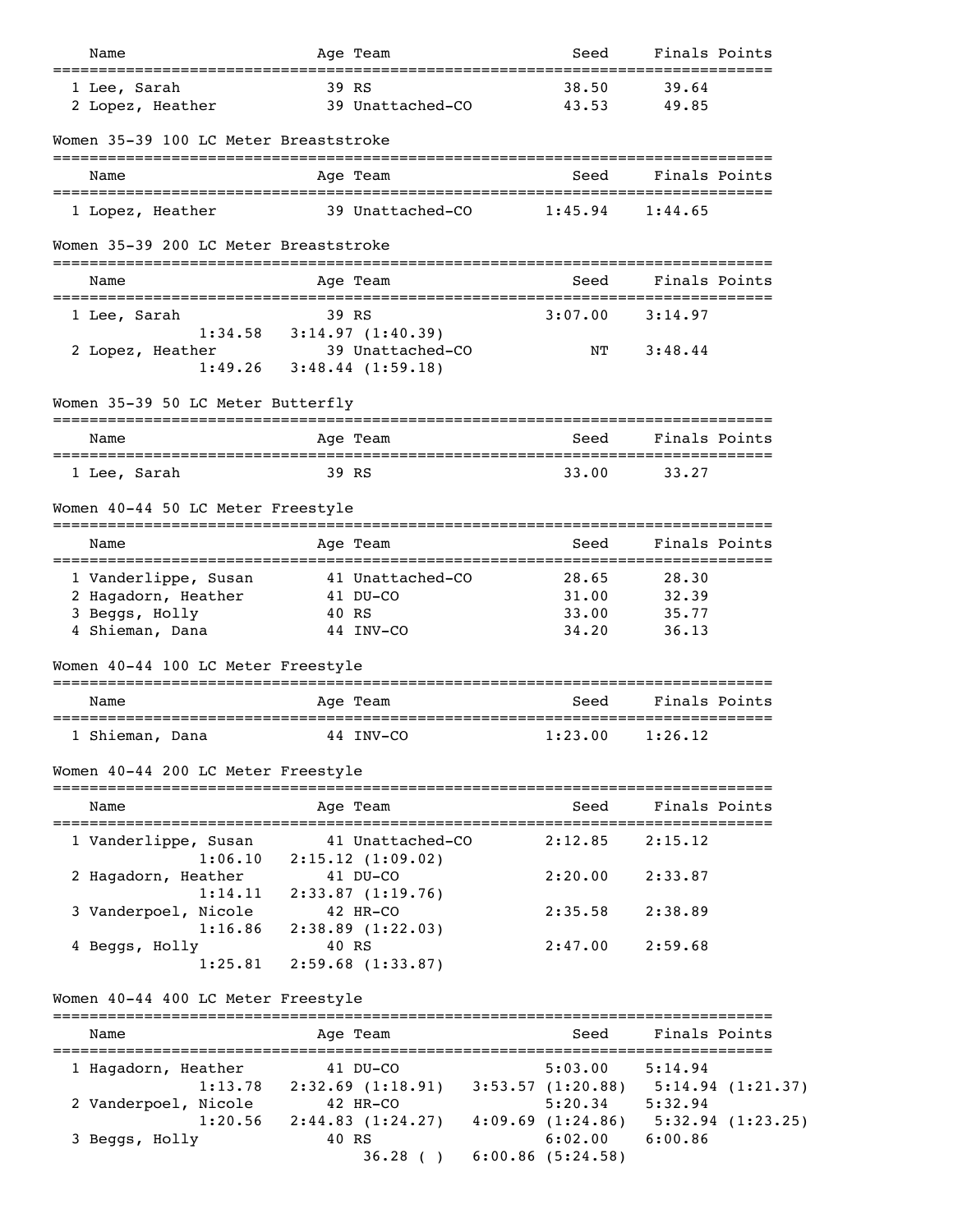|                | Women 40-44 50 LC Meter Backstroke                                           |             |                                                    |                                                         |                                                   |               |
|----------------|------------------------------------------------------------------------------|-------------|----------------------------------------------------|---------------------------------------------------------|---------------------------------------------------|---------------|
| Name           |                                                                              |             | Age Team                                           | Seed                                                    |                                                   | Finals Points |
|                | 1 Shieman, Dana                                                              |             | 44 INV-CO                                          | 45.10                                                   | 46.56                                             |               |
|                | Women 40-44 200 LC Meter Backstroke                                          |             |                                                    |                                                         |                                                   |               |
| Name           | ============================                                                 |             | ___________________________________<br>Age Team    | Seed                                                    | Finals Points                                     |               |
|                | 1 Vanderpoel, Nicole<br>1:33.08                                              | =========== | 42 HR-CO<br>3:09.16(1:36.08)                       | 3:01.58                                                 | 3:09.16                                           |               |
|                | Women 40-44 50 LC Meter Breaststroke                                         |             |                                                    |                                                         |                                                   |               |
| Name           |                                                                              |             | Age Team                                           | Seed                                                    |                                                   | Finals Points |
|                | 1 Vanderlippe, Susan                                                         |             | 41 Unattached-CO                                   | 35.00                                                   | 34.66                                             |               |
|                | Women 40-44 50 LC Meter Butterfly                                            |             |                                                    |                                                         |                                                   |               |
| Name           |                                                                              |             | --------------<br>Age Team                         | Seed                                                    |                                                   | Finals Points |
|                | ____________________________<br>1 Vanderlippe, Susan                         |             | _________________________<br>41 Unattached-CO      | 29.95                                                   | ===========================<br>29.51              |               |
| 2 Beggs, Holly | 3 Shieman, Dana                                                              |             | 40 RS<br>44 INV-CO                                 | 42.00<br>41.00                                          | 42.03<br>42.24                                    |               |
|                | Women 40-44 100 LC Meter Butterfly                                           |             |                                                    |                                                         |                                                   |               |
| Name           |                                                                              |             | Age Team                                           | Seed                                                    |                                                   | Finals Points |
|                | 1 Vanderlippe, Susan                                                         |             | 41 Unattached-CO                                   | 1:06.20                                                 | 1:07.32                                           |               |
|                | Women 40-44 200 LC Meter Butterfly                                           |             |                                                    |                                                         |                                                   |               |
| Name           |                                                                              |             | Age Team                                           | Seed                                                    | Finals Points                                     |               |
|                | 1 Vanderpoel, Nicole<br>1:26.94                                              |             | 42 HR-CO<br>3:04.48(1:37.54)                       | 3:05.34                                                 | 3:04.48                                           |               |
|                | Women 40-44 200 LC Meter IM                                                  |             |                                                    |                                                         |                                                   |               |
| Name           |                                                                              |             | Age Team                                           | Seed                                                    |                                                   | Finals Points |
|                | 1 Vanderpoel, Nicole                                                         |             | 42 HR-CO                                           | 3:02.48                                                 | 3:00.82                                           |               |
|                | 1:25.79<br>2 Hagadorn, Heather                                               |             | $3:00.82$ $(1:35.03)$<br>41 DU-CO                  | 2:50.00                                                 | 3:07.82                                           |               |
| 3 Beggs, Holly | 1:28.51<br>1:42.54                                                           |             | $3:07.82$ $(1:39.31)$<br>40 RS<br>3:27.36(1:44.82) | 3:12.00                                                 | 3:27.36                                           |               |
|                | Women 45-49 50 LC Meter Freestyle                                            |             |                                                    |                                                         |                                                   |               |
| Name           |                                                                              |             | Age Team                                           | Seed                                                    |                                                   | Finals Points |
|                |                                                                              |             |                                                    |                                                         |                                                   |               |
|                | 1 Bergen, Michelle<br>2 Sortwell, Andrea                                     |             | 45 DU-CO<br>47 BB                                  | 33.50<br>40.91                                          | 34.39<br>41.12                                    |               |
|                | Women 45-49 100 LC Meter Freestyle                                           |             |                                                    |                                                         |                                                   |               |
| Name           |                                                                              |             | Age Team                                           | Seed                                                    |                                                   | Finals Points |
| 1 Crouch, Kim  | ================================<br>2 Bergen, Michelle<br>3 Sortwell, Andrea |             | 45 RS<br>45 DU-CO<br>47 BB                         | ;=====================<br>1:06.80<br>1:14.80<br>1:38.86 | :===============<br>1:11.08<br>1:17.34<br>1:35.11 |               |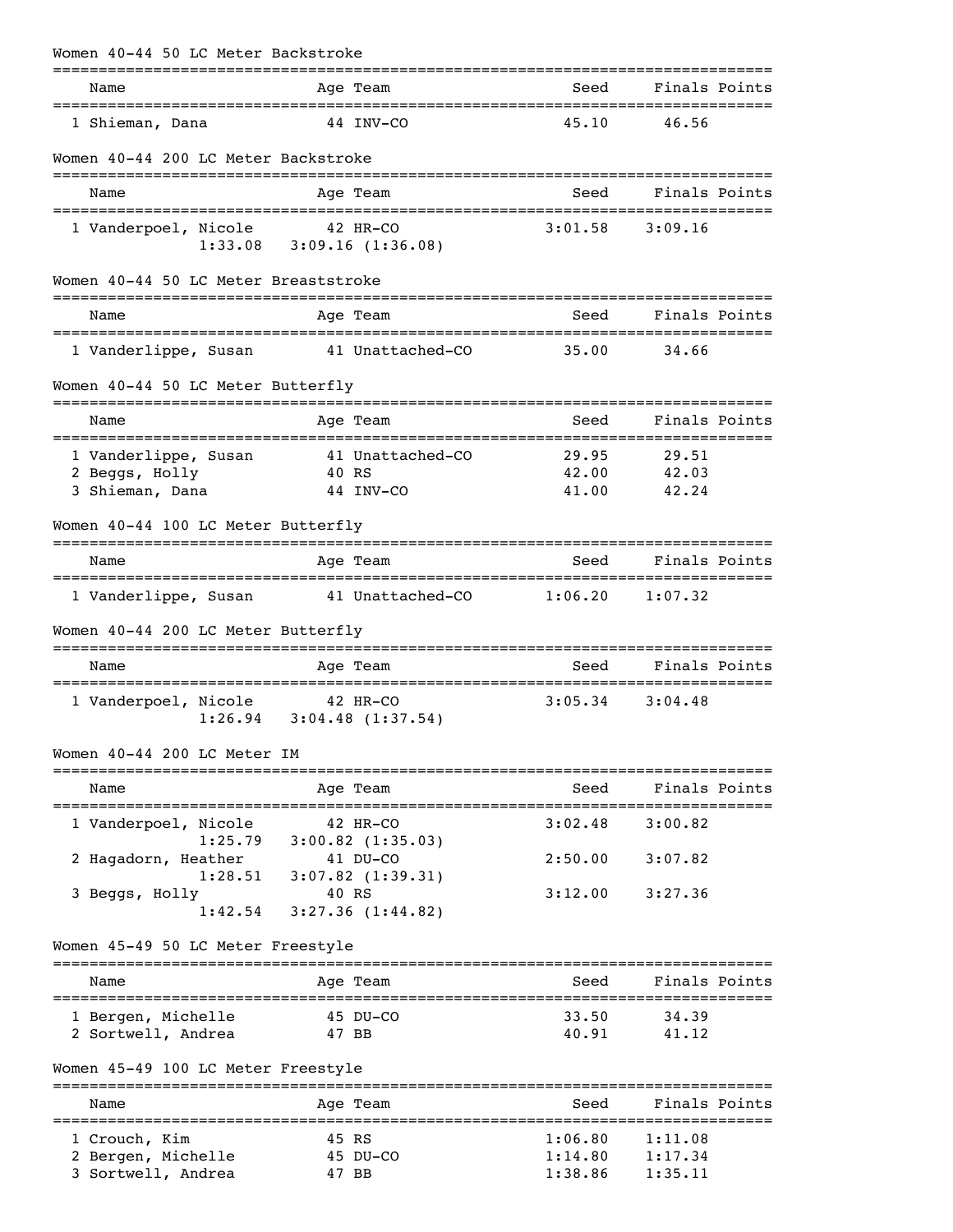| Women 45-49 200 LC Meter Freestyle  |         |                                                                                                                                                                   |  |                     |                      |  |
|-------------------------------------|---------|-------------------------------------------------------------------------------------------------------------------------------------------------------------------|--|---------------------|----------------------|--|
| Name                                |         | Age Team                                                                                                                                                          |  | Seed                | Finals Points        |  |
| 1 Nelson, Judy                      |         | 46 HR-CO<br>$1:13.46$ $2:30.69$ $(1:17.23)$                                                                                                                       |  | 2:25.00             | 2:30.69              |  |
| 2 Bates, Penny                      | 1:21.68 | 45 BAM-CO<br>2:48.86(1:27.18)                                                                                                                                     |  | 2:38.00 2:48.86     |                      |  |
| Women 45-49 400 LC Meter Freestyle  |         |                                                                                                                                                                   |  |                     |                      |  |
| Name                                |         | Age Team                                                                                                                                                          |  | Seed                | Finals Points        |  |
| 1 Nelson, Judy<br>2 Bates, Penny    |         | $1:15.32$ 2:34.64 (1:19.32) 3:54.44 (1:19.80) 5:13.34 (1:18.90)<br>$45$ RAM-CO 5:35.00 5:39.88<br>$1:21.17$ 2:47.31 (1:26.14) 4:13.80 (1:26.49) 5:39.88 (1:26.08) |  |                     |                      |  |
|                                     |         |                                                                                                                                                                   |  |                     |                      |  |
| Women 45-49 50 LC Meter Backstroke  |         |                                                                                                                                                                   |  |                     |                      |  |
| Name                                |         | Age Team                                                                                                                                                          |  | Seed                | Finals Points        |  |
| 1 Bates, Penny                      |         | 45 BAM-CO<br>2 Bergen, Michelle 45 DU-CO                                                                                                                          |  | 40.00               | 41.64<br>39.80 43.26 |  |
| Women 45-49 100 LC Meter Backstroke |         |                                                                                                                                                                   |  |                     |                      |  |
| Name                                |         | Age Team                                                                                                                                                          |  | Seed                | Finals Points        |  |
| 1 Bergen, Michelle                  |         | 45 DU-CO<br>Women 45-49 50 LC Meter Breaststroke                                                                                                                  |  | $1:28.00$ $1:32.43$ |                      |  |
| Name                                |         | Age Team                                                                                                                                                          |  | Seed                | Finals Points        |  |
| 1 Crouch, Kim                       |         | 45 RS                                                                                                                                                             |  | 39.99               | 40.00                |  |
|                                     |         | Women 45-49 100 LC Meter Breaststroke                                                                                                                             |  |                     |                      |  |
| Name                                |         | <b>Example 2</b> Age Team                                                                                                                                         |  | Seed Finals Points  |                      |  |
| 1 Crouch, Kim                       |         | 45 RS                                                                                                                                                             |  | $1:25.80$ $1:28.64$ |                      |  |
|                                     |         | Women 45-49 200 LC Meter Breaststroke                                                                                                                             |  |                     |                      |  |
| Name                                |         | Age Team                                                                                                                                                          |  |                     | Seed Finals Points   |  |
| 1 Crouch, Kim                       |         | 45 RS<br>$1:30.26$ $3:07.96$ $(1:37.70)$                                                                                                                          |  | $3:07.00$ $3:07.96$ |                      |  |
| 2 Bates, Penny                      |         | 45 BAM-CO<br>$1:39.99$ $3:26.51$ $(1:46.52)$                                                                                                                      |  | $3:22.00$ $3:26.51$ |                      |  |
| Women 45-49 100 LC Meter Butterfly  |         |                                                                                                                                                                   |  |                     |                      |  |
| Name                                |         | Age Team                                                                                                                                                          |  | Seed                | Finals Points        |  |
| 1 Nelson, Judy                      |         | 46 HR-CO                                                                                                                                                          |  | $1:16.00$ $1:20.37$ |                      |  |
| Women 45-49 200 LC Meter IM         |         |                                                                                                                                                                   |  |                     |                      |  |
| Name                                |         | Age Team                                                                                                                                                          |  |                     | Seed Finals Points   |  |
| 1 Nelson, Judy                      |         | 46 HR-CO<br>$1:23.76$ $2:54.31$ $(1:30.55)$                                                                                                                       |  | $2:55.00$ $2:54.31$ |                      |  |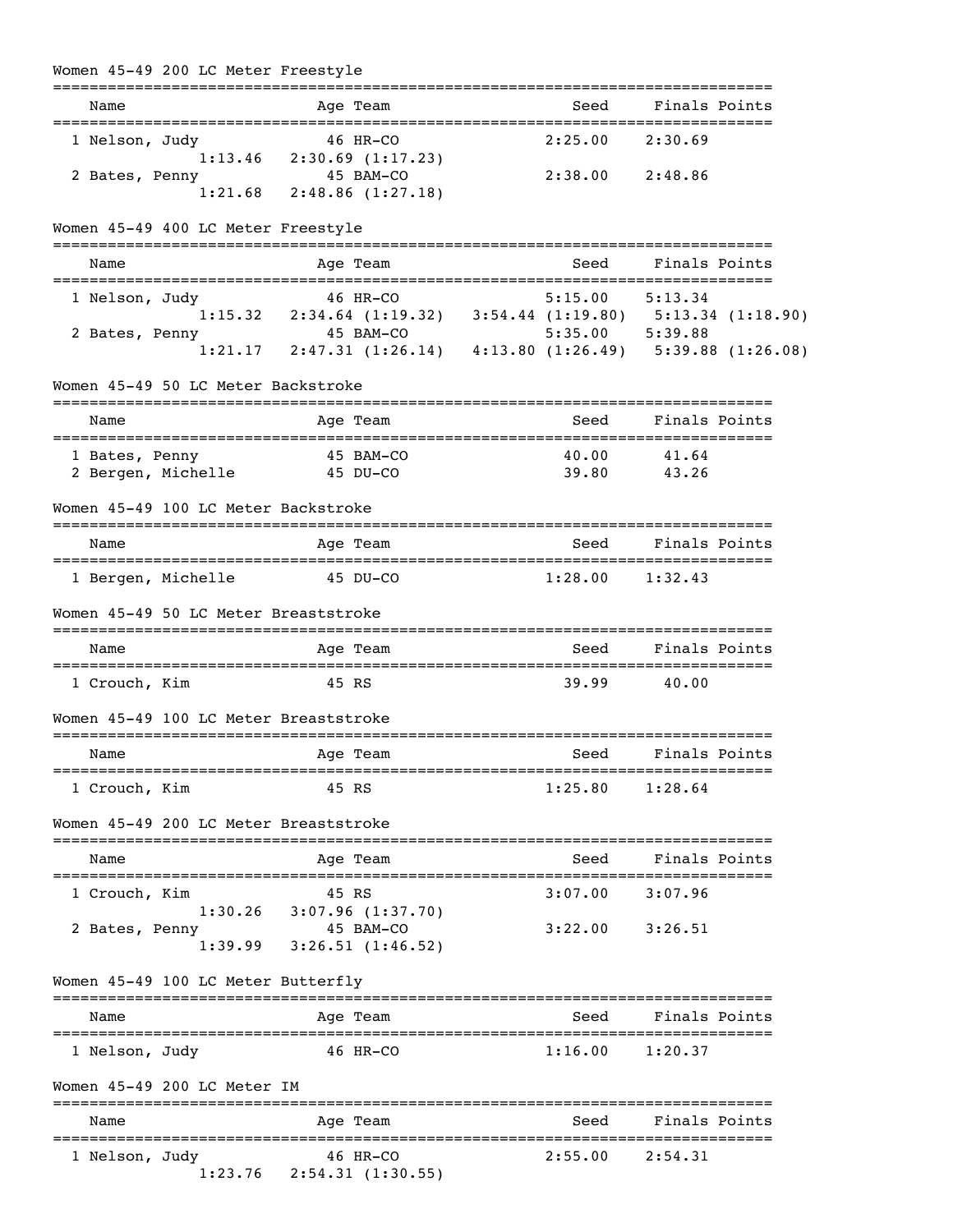| 2 Bates, Penny                                          |                          | 45 BAM-CO<br>$1:28.77$ $3:04.39$ $(1:35.62)$                          |                                 | 3:00.00             | 3:04.39                        |               |  |
|---------------------------------------------------------|--------------------------|-----------------------------------------------------------------------|---------------------------------|---------------------|--------------------------------|---------------|--|
| Women 55-59 400 LC Meter Freestyle                      |                          |                                                                       |                                 |                     |                                |               |  |
| Name                                                    | ======================== | Age Team                                                              |                                 | Seed                | Finals Points                  |               |  |
| 1 Canto, Susan                                          |                          | 57 RS<br>21.28()                                                      |                                 | 7:45.00             | 8:27.92                        | 42.39()       |  |
| $8:27.92$ (7:45.53)                                     |                          |                                                                       |                                 |                     |                                |               |  |
| Women 65-69 50 LC Meter Freestyle                       |                          |                                                                       |                                 |                     |                                |               |  |
| Name                                                    |                          | Age Team                                                              |                                 | Seed                |                                | Finals Points |  |
| 1 Oberg, Jane                                           |                          | 69 DAC-CO                                                             |                                 | 43.00               | 42.34                          |               |  |
| Women 65-69 400 LC Meter Freestyle                      |                          |                                                                       |                                 |                     |                                |               |  |
| Name<br>=====================================           |                          | Age Team                                                              |                                 | Seed                | Finals Points                  |               |  |
| 1 Oberg, Jane                                           |                          | 69 DAC-CO                                                             | $27.68$ ( ) $7:23.14$ (6:55.46) | 8:00.00             | 7:23.14                        |               |  |
| Women 65-69 100 LC Meter Backstroke                     |                          |                                                                       |                                 |                     |                                |               |  |
| Name                                                    |                          | Age Team                                                              |                                 | Seed                | Finals Points                  |               |  |
| 1 Dyck, Grace                                           |                          | 65 SNM-CO                                                             |                                 | $2:05.00$ $2:04.93$ |                                |               |  |
| Women 65-69 100 LC Meter Breaststroke                   |                          |                                                                       |                                 |                     |                                |               |  |
| Name                                                    |                          | Age Team                                                              |                                 | Seed                | Finals Points                  |               |  |
| 1 Dyck, Grace                                           |                          | 65 SNM-CO                                                             |                                 | 2:20.00             | 2:06.22                        |               |  |
| Women 65-69 200 LC Meter Breaststroke                   |                          |                                                                       |                                 |                     |                                |               |  |
| Name                                                    |                          | Age Team                                                              |                                 | Seed                |                                | Finals Points |  |
| 1 Oberg, Jane                                           |                          | 69 DAC-CO                                                             |                                 | $4:10.00$ $4:22.79$ |                                |               |  |
| 2 Dyck, Grace<br>2:13.08                                |                          | $2:00.70$ $4:22.79$ $(2:22.09)$<br>65 SNM-CO<br>$4:37.04$ $(2:23.96)$ |                                 | $4:35.00$ $4:37.04$ |                                |               |  |
| Women 65-69 200 LC Meter Butterfly                      |                          |                                                                       |                                 |                     |                                |               |  |
| ---------------<br>Name                                 |                          | ========================<br>Age Team                                  |                                 | Seed                |                                | Finals Points |  |
| 1 Oberg, Jane                                           | ----------------         | 69 DAC-CO<br>$2:16.14$ $4:59.98$ $(2:43.84)$                          |                                 | 4:30.00             | 4:59.98                        |               |  |
| Men 30-34 50 LC Meter Freestyle                         |                          |                                                                       |                                 |                     |                                |               |  |
| Name                                                    |                          | Age Team                                                              |                                 | Seed                |                                | Finals Points |  |
| 1 Hughes, David                                         |                          | 32 SM                                                                 |                                 | 27.50               | 28.08                          |               |  |
| Men 30-34 100 LC Meter Freestyle                        |                          |                                                                       |                                 |                     |                                |               |  |
| Name                                                    |                          | Age Team                                                              |                                 | Seed                | Finals Points                  |               |  |
| ====================================<br>1 Hughes, David |                          | 32 SM                                                                 | ======================          | 1:07.00             | ===================<br>1:20.62 |               |  |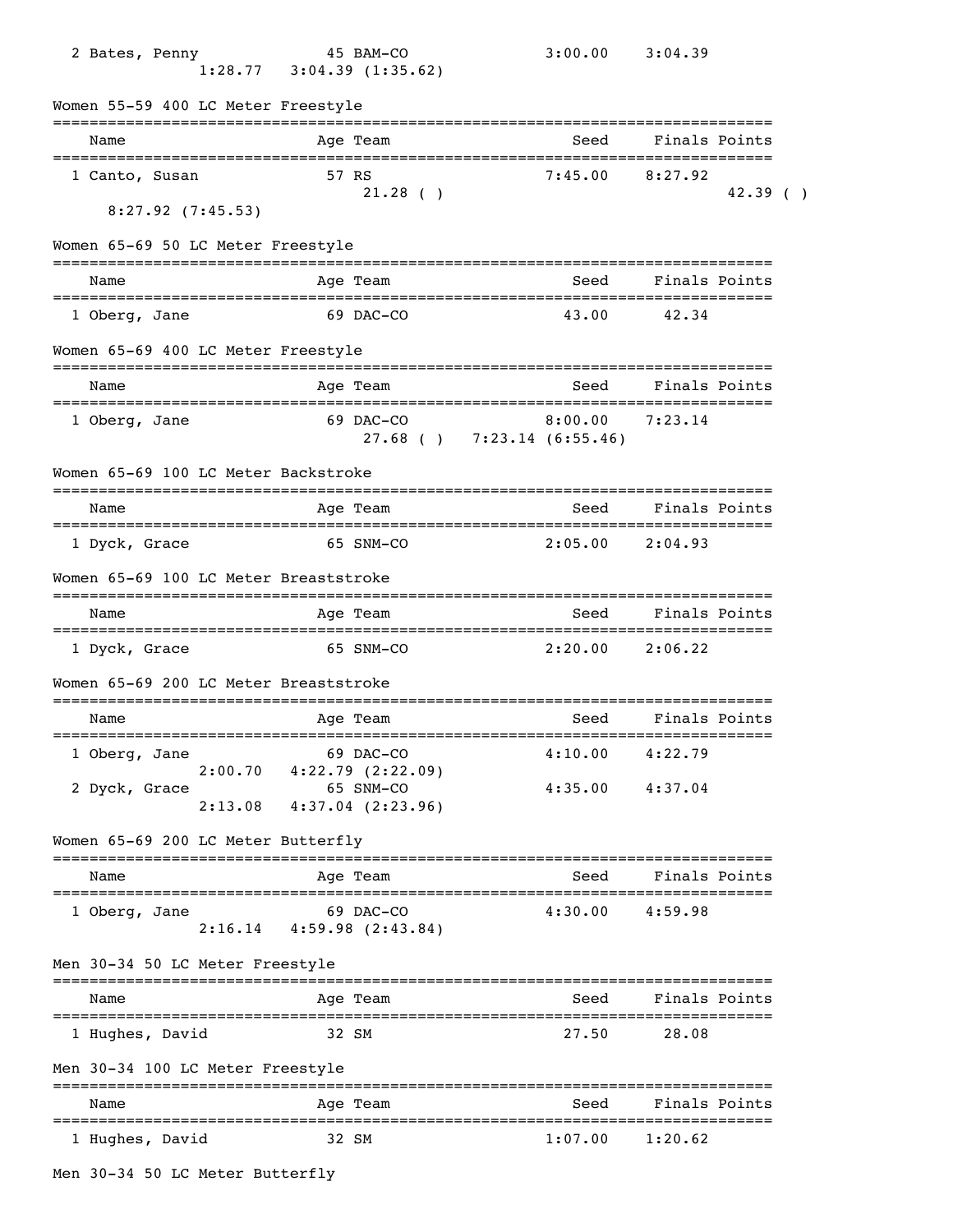|                                                                     |                | =======                                               |                                                                                      |                                  |  |
|---------------------------------------------------------------------|----------------|-------------------------------------------------------|--------------------------------------------------------------------------------------|----------------------------------|--|
| Name                                                                |                | Age Team                                              | Seed                                                                                 | Finals Points                    |  |
| 1 Hughes, David                                                     |                | 32 SM                                                 | 27.50                                                                                | 27.32                            |  |
| Men 30-34 200 LC Meter IM                                           |                |                                                       |                                                                                      |                                  |  |
| Name                                                                |                | Age Team                                              | Seed                                                                                 | Finals Points                    |  |
| 1 Hughes, David                                                     | 32 SM          | $1:23.97$ $3:01.04$ $(1:37.07)$                       | $2:30.00$ $3:01.04$                                                                  |                                  |  |
| Men 35-39 50 LC Meter Freestyle                                     |                |                                                       |                                                                                      |                                  |  |
| Name                                                                |                | Age Team                                              | Seed                                                                                 | Finals Points                    |  |
| 1 Dahl, Matt                                                        | 38 RS          |                                                       | 28.00                                                                                | 27.24                            |  |
| Men 35-39 400 LC Meter Freestyle                                    |                |                                                       | _______________________________                                                      |                                  |  |
| Name                                                                |                | Age Team                                              | Seed                                                                                 | Finals Points                    |  |
| 1 Amos, Will                                                        |                | 39 BB                                                 | $5:40.00$ $6:02.25$<br>1:22.99 2:56.54 (1:33.55) 4:30.38 (1:33.84) 6:02.25 (1:31.87) |                                  |  |
| Men 35-39 50 LC Meter Backstroke                                    |                |                                                       |                                                                                      |                                  |  |
| Name                                                                |                | Age Team                                              | Seed                                                                                 | Finals Points                    |  |
| 1 Dahl, Matt<br>2 Amos, Will                                        | 38 RS<br>39 BB |                                                       | 32.00<br>40.00                                                                       | 31.77<br>38.34                   |  |
| Men 35-39 100 LC Meter Backstroke                                   |                |                                                       |                                                                                      |                                  |  |
| Name                                                                |                | Age Team                                              | Seed                                                                                 | Finals Points                    |  |
| 1 Dahl, Matt                                                        | 38 RS          |                                                       | 1:10.00                                                                              | 1:09.20                          |  |
| Men 35-39 50 LC Meter Breaststroke                                  |                |                                                       |                                                                                      |                                  |  |
| Name                                                                |                | Age Team                                              | Seed                                                                                 | Finals Points                    |  |
| 1 Amos, Will                                                        |                | 39 BB                                                 | ΝT                                                                                   | 38.08                            |  |
| Men 35-39 100 LC Meter Breaststroke                                 |                |                                                       |                                                                                      |                                  |  |
| =====================<br>Name                                       |                | Age Team                                              | Seed                                                                                 | Finals Points                    |  |
| 1 Amos, Will                                                        |                | 39 BB                                                 | 1:24.00                                                                              | 1:32.39                          |  |
| Men 40-44 50 LC Meter Freestyle                                     |                |                                                       |                                                                                      |                                  |  |
| Name                                                                |                | Age Team                                              | Seed                                                                                 | Finals Points                    |  |
| 1 Smith, John<br>2 Gress, Karl<br>3 Cox, Randy<br>4 Dajnowicz, Mark |                | 44 Unattached-CO<br>44 HR-CO<br>44 BAM-CO<br>41 HR-CO | ======================================<br>25.50<br>29.00<br>27.00<br>NΤ              | 26.08<br>28.36<br>28.71<br>29.10 |  |
| Men 40-44 100 LC Meter Freestyle                                    |                |                                                       |                                                                                      |                                  |  |
| Name<br>---------------------                                       |                | Age Team                                              | Seed                                                                                 | Finals Points                    |  |
| 1 Smith, John<br>2 Dajnowicz, Mark                                  |                | 44 Unattached-CO<br>41 HR-CO                          | 57.50<br>NΤ                                                                          | 57.58<br>1:03.48                 |  |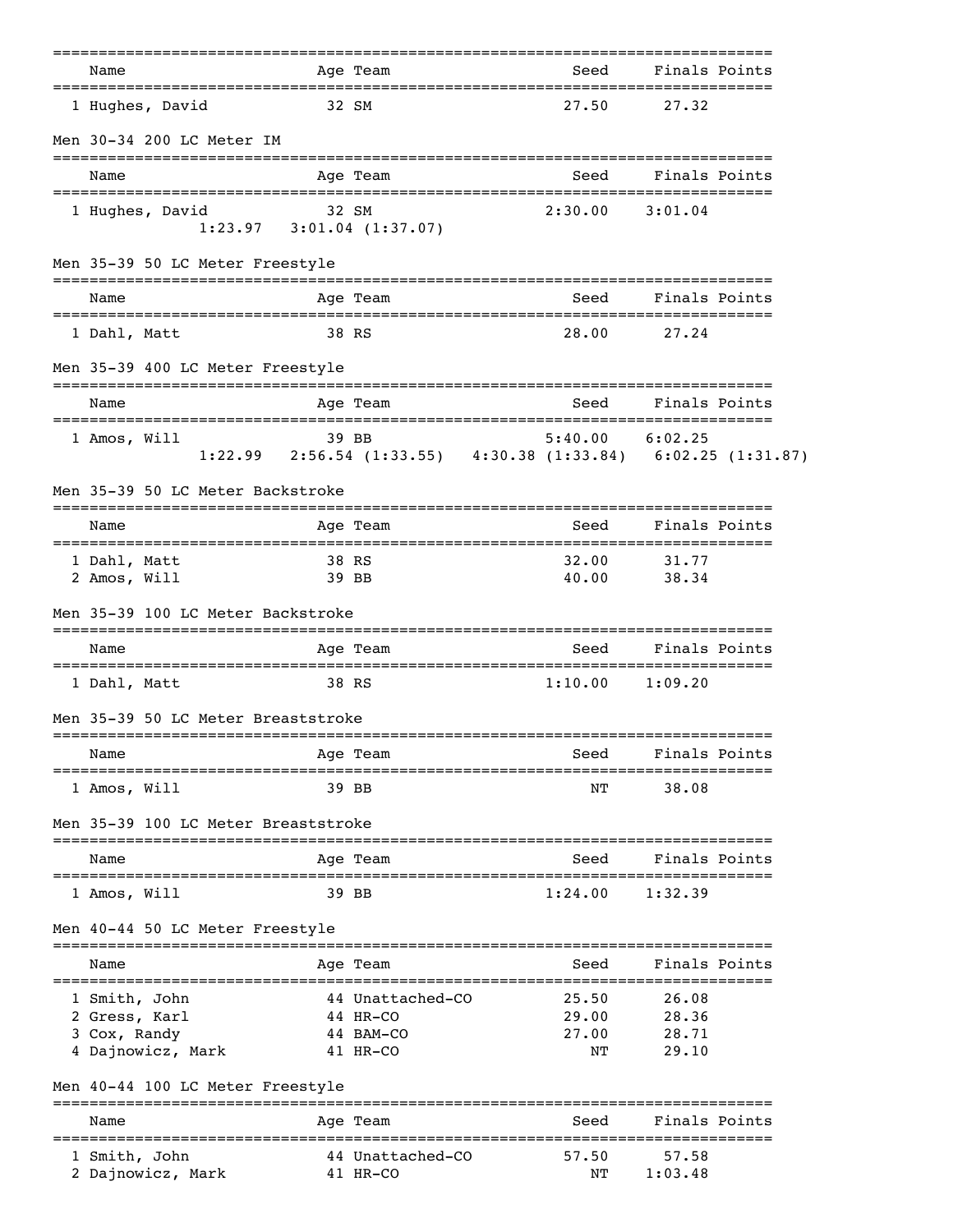| Men 40-44 200 LC Meter Freestyle    |                                              |                                 |                                     |  |
|-------------------------------------|----------------------------------------------|---------------------------------|-------------------------------------|--|
| Name                                | Age Team                                     | :======================<br>Seed | Finals Points                       |  |
| 1 Dajnowicz, Mark                   | 41 HR-CO                                     | ΝT                              | 2:39.00                             |  |
|                                     | $1:13.49$ $2:39.00$ $(1:25.51)$              |                                 |                                     |  |
| 2 Smith, John                       | 44 Unattached-CO                             | 2:04.00                         | 2:52.42                             |  |
| 1:25.25                             | 2:52.42(1:27.17)                             |                                 |                                     |  |
| Men 40-44 50 LC Meter Backstroke    |                                              |                                 |                                     |  |
| Name                                | Age Team                                     | Seed                            | Finals Points                       |  |
| 1 Nash, Kevin                       | 42 BB                                        | 31.00                           | 31.50                               |  |
| 1 Gress, Karl                       | 44 HR-CO                                     | 33.00                           | 35.14                               |  |
|                                     |                                              |                                 |                                     |  |
| Men 40-44 100 LC Meter Backstroke   |                                              |                                 |                                     |  |
| Name                                | Age Team                                     | Seed                            | Finals Points                       |  |
| 1 Nash, Kevin                       | 42 BB                                        | 1:09.00                         | 1:10.29                             |  |
| Men 40-44 200 LC Meter Backstroke   |                                              |                                 |                                     |  |
| Name                                | Age Team                                     | Seed                            | ------------------<br>Finals Points |  |
| =====================               |                                              |                                 |                                     |  |
| 1 Nash, Kevin                       | 42 BB                                        | 2:28.00                         | 2:37.97                             |  |
|                                     | $1:17.15$ $2:37.97$ $(1:20.82)$              |                                 |                                     |  |
|                                     |                                              |                                 |                                     |  |
| Men 40-44 50 LC Meter Breaststroke  |                                              |                                 |                                     |  |
| Name                                | Age Team                                     | Seed                            | Finals Points                       |  |
| 1 Cox, Randy                        | 44 BAM-CO                                    | 35.00                           | 34.88                               |  |
| 2 Gress, Karl                       | 44 HR-CO                                     | 37.00                           | 38.63                               |  |
|                                     |                                              |                                 |                                     |  |
| Men 40-44 100 LC Meter Breaststroke |                                              |                                 |                                     |  |
| Name                                | Age Team                                     | Seed                            | Finals Points                       |  |
| ==================================  |                                              |                                 |                                     |  |
| 1 Cox, Randy                        | 44 BAM-CO                                    | 1:16.00                         | 1:16.85                             |  |
| Men 40-44 200 LC Meter Breaststroke |                                              |                                 |                                     |  |
| Name                                | Age Team                                     | Seed                            | Finals Points                       |  |
| ===============================     | ----------------------                       |                                 | ---------------                     |  |
| 1 Cox, Randy                        | 44 BAM-CO<br>$1:26.02$ $3:00.34$ $(1:34.32)$ | 2:50.00                         | 3:00.34                             |  |
|                                     |                                              |                                 |                                     |  |
| Men 40-44 200 LC Meter IM           |                                              |                                 |                                     |  |
| Name                                | Age Team                                     | Seed                            | Finals Points                       |  |
|                                     |                                              |                                 |                                     |  |
| 1 Cox, Randy                        | 44 BAM-CO                                    | 2:35.00                         | 2:38.88                             |  |
|                                     | $1:16.01$ $2:38.88$ $(1:22.87)$              |                                 |                                     |  |
| Men 45-49 50 LC Meter Freestyle     |                                              |                                 |                                     |  |
|                                     |                                              |                                 |                                     |  |
| Name                                | Age Team                                     | Seed                            | Finals Points                       |  |
| 1 Smith, Paul                       | 47 Unattached-CO                             | 26.00                           | 25.86                               |  |
| 2 Scott, Greg                       | 47 HR-CO                                     | 27.00                           | 27.36                               |  |
| 3 Johnston, Mark                    | 46 INV-CO                                    | 27.00                           | 27.59                               |  |
| 4 Lee, Marshall                     | 48 RS                                        | 28.80                           | 30.55                               |  |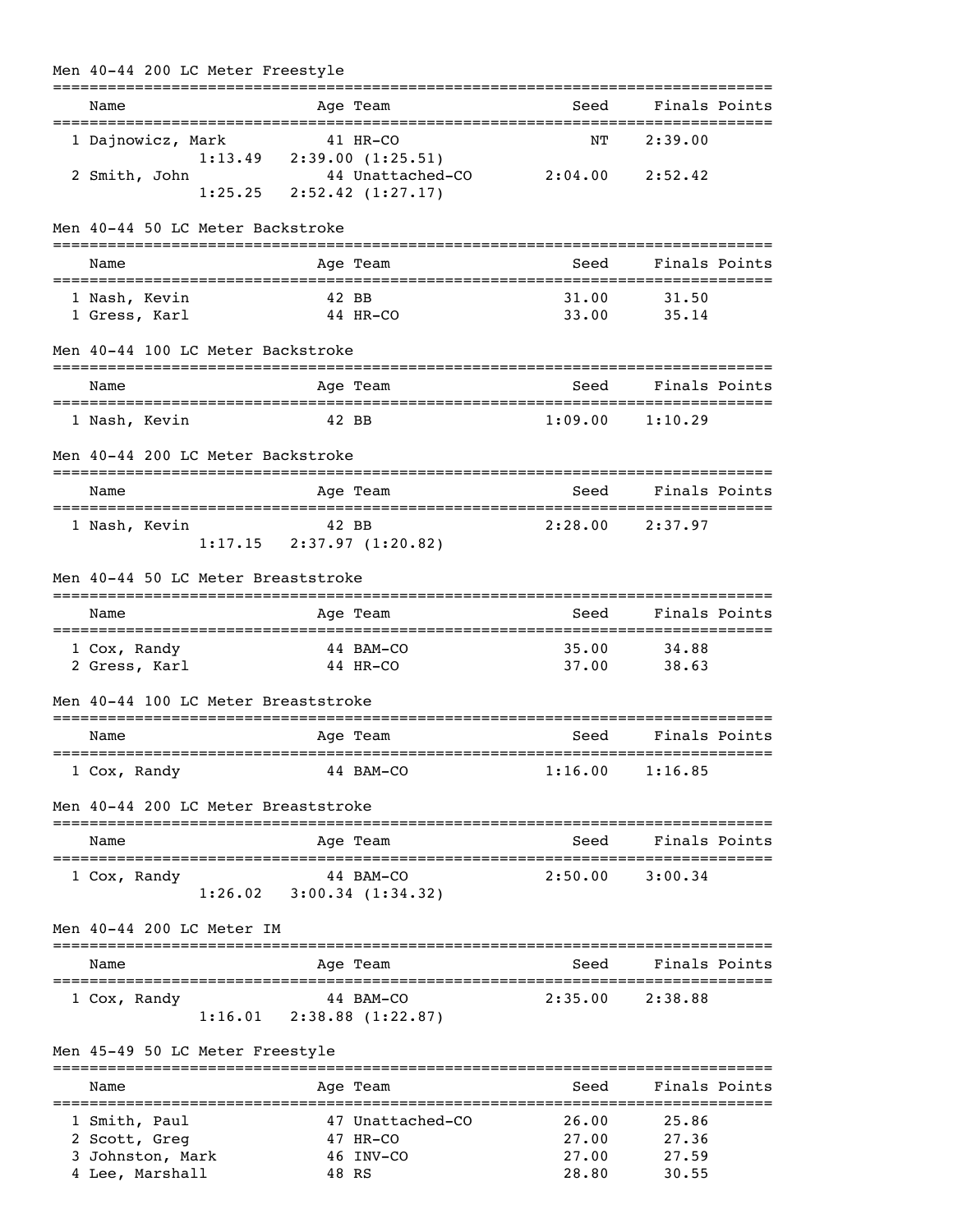| 5 Barber, Jeff                          |          | 45 INV-CO                                                                                                                                                              | 40.00                                   | 40.30               |  |
|-----------------------------------------|----------|------------------------------------------------------------------------------------------------------------------------------------------------------------------------|-----------------------------------------|---------------------|--|
| Men 45-49 100 LC Meter Freestyle        |          |                                                                                                                                                                        |                                         |                     |  |
| Name                                    |          | Age Team                                                                                                                                                               | Seed                                    | Finals Points       |  |
| 1 Smith, Paul                           |          | 47 Unattached-CO                                                                                                                                                       | 58.00                                   | 59.01               |  |
| 2 Johnston, Mark 46 INV-CO              |          |                                                                                                                                                                        | 1:00.00                                 | 1:02.80             |  |
| Men 45-49 200 LC Meter Freestyle        |          |                                                                                                                                                                        |                                         |                     |  |
| Name                                    |          | Age Team                                                                                                                                                               | Seed                                    | Finals Points       |  |
| 1 Johnston, Mark                        |          | 46 INV-CO<br>$1:08.88$ $2:21.80$ $(1:12.92)$                                                                                                                           | 2:15.00                                 | 2:21.80             |  |
| 2 Nelson, Kurt                          |          | 47 HR-CO                                                                                                                                                               | 2:35.00                                 | 2:22.96             |  |
| 1:10.04<br>3 Scott, Greg                |          | 2:22.96(1:12.92)<br>47 HR-CO                                                                                                                                           | $2:20.00$ $2:23.37$                     |                     |  |
| 1:08.89<br>4 Haldeman, David<br>1:21.56 |          | 2:23.37(1:14.48)<br>49 BB<br>2:50.73(1:29.17)                                                                                                                          | 2:20.00                                 | 2:50.73             |  |
| Men 45-49 400 LC Meter Freestyle        |          |                                                                                                                                                                        |                                         |                     |  |
| Name<br>---------------------           |          | Age Team<br>==============================                                                                                                                             | Seed<br>=============================== | Finals Points       |  |
| 1 Nelson, Kurt                          |          |                                                                                                                                                                        |                                         |                     |  |
| 2 Louie, Jamie                          |          | $2:32.18$ (1:18.40) 3:50.99 (1:18.81) 5:07.03 (1:16.04)<br>$49$ CSST-CO 5:56.00 6:08.29<br>49 CSST-CO<br>1:23.32 2:57.08 (1:33.76) 4:39.90 (1:42.82) 6:08.29 (1:28.39) |                                         |                     |  |
| Men 45-49 50 LC Meter Backstroke        |          |                                                                                                                                                                        |                                         |                     |  |
| Name                                    |          | Age Team                                                                                                                                                               | Seed                                    | Finals Points       |  |
| 1 Haldeman, David                       | 49 BB    |                                                                                                                                                                        | 37.00                                   | 45.42               |  |
| Men 45-49 50 LC Meter Breaststroke      |          |                                                                                                                                                                        |                                         |                     |  |
| Name                                    |          | Age Team                                                                                                                                                               | Seed                                    | Finals Points       |  |
| 1 Scott, Greg                           | 47 HR-CO |                                                                                                                                                                        | 34.00                                   | 34.67               |  |
| 2 Barber, Jeff                          |          | 45 INV-CO                                                                                                                                                              | 38.50<br>37.70                          | 38.06               |  |
| 3 Lee, Marshall                         | 48 RS    |                                                                                                                                                                        |                                         | 41.45               |  |
| Men 45-49 100 LC Meter Breaststroke     |          |                                                                                                                                                                        |                                         | ------------------- |  |
| Name                                    |          | Age Team                                                                                                                                                               | Seed                                    | Finals Points       |  |
| 1 Scott, Greg<br>2 Louie, Jamie         | 47 HR-CO | 49 CSST-CO                                                                                                                                                             | 1:16.50<br>1:23.00                      | 1:16.54<br>1:25.14  |  |
| Men 45-49 200 LC Meter Breaststroke     |          |                                                                                                                                                                        |                                         |                     |  |
| Name                                    |          | Age Team                                                                                                                                                               | Seed                                    | Finals Points       |  |
| 1 Louie, Jamie                          |          | 49 CSST-CO<br>$1:32.99$ $3:09.70$ $(1:36.71)$                                                                                                                          | $3:00.00$ $3:09.70$                     |                     |  |
| Men 45-49 50 LC Meter Butterfly         |          |                                                                                                                                                                        |                                         |                     |  |
| Name                                    |          | Age Team                                                                                                                                                               | Seed                                    | Finals Points       |  |
| 1 Smith, Paul                           |          | 47 Unattached-CO                                                                                                                                                       | 28.00<br>30.00                          | 26.95<br>30.65      |  |
| 2 Johnston, Mark 46 INV-CO              |          |                                                                                                                                                                        |                                         |                     |  |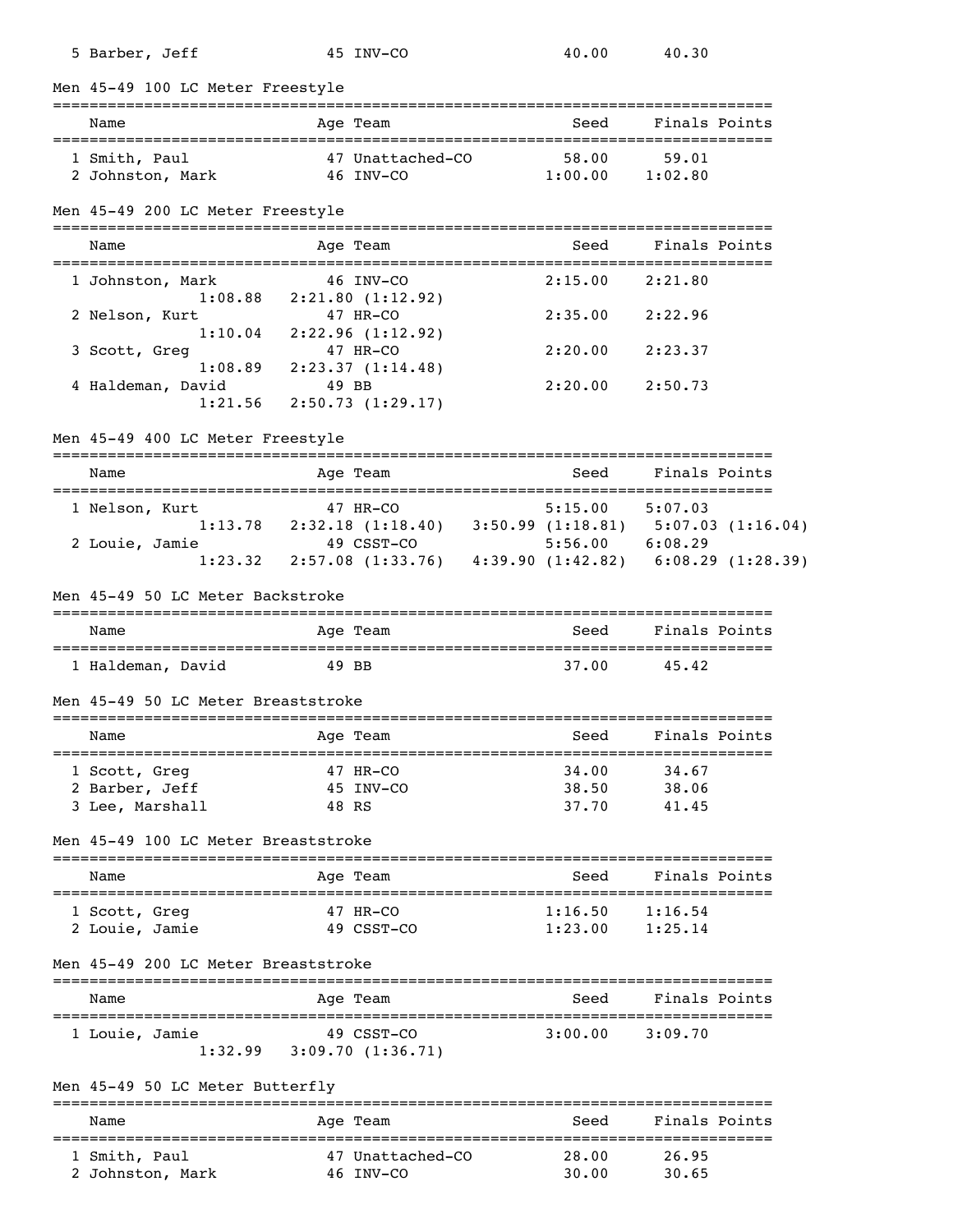| 3 Lee, Marshall                               | 48 RS                                       | 32.22   | 31.84                               |
|-----------------------------------------------|---------------------------------------------|---------|-------------------------------------|
| 4 Haldeman, David                             | 49 BB                                       | 33.00   | 36.03                               |
| Men 45-49 100 LC Meter Butterfly              |                                             |         |                                     |
| -------------------------------------<br>Name | Age Team                                    | Seed    | Finals Points                       |
| 1 Nelson, Kurt                                | 47 HR-CO                                    | 1:09.00 | 1:10.17                             |
| 2 Lee, Marshall                               | 48 RS                                       | 1:08.80 | 1:24.01                             |
| 3 Haldeman, David                             | 49 BB                                       | 1:13.20 | 1:29.01                             |
| Men 45-49 200 LC Meter IM                     |                                             |         |                                     |
| Name                                          | Age Team                                    | Seed    | Finals Points                       |
|                                               |                                             |         |                                     |
| 1 Lee, Marshall                               | 48 RS                                       | 2:36.60 | 3:03.26                             |
|                                               | $1:29.38$ $3:03.26$ $(1:33.88)$             |         |                                     |
| 2 Haldeman, David                             | 49 BB                                       | 2:46.80 | 3:23.37                             |
| 1:38.48                                       | 3:23.37(1:44.89)                            |         |                                     |
| Men 50-54 50 LC Meter Freestyle               |                                             |         |                                     |
| Name                                          | Age Team                                    | Seed    | Finals Points                       |
| 1 Ghaffari, Manu                              | 50 BAM-CO                                   | 32.00   | 30.78                               |
| 2 Harper, Larry                               | 52 HR-CO                                    | 33.00   | 31.44                               |
| Men 50-54 100 LC Meter Freestyle              |                                             |         |                                     |
|                                               |                                             |         |                                     |
| Name                                          | Age Team                                    | Seed    | Finals Points                       |
| 1 Harper, Larry                               | 52 HR-CO                                    | 1:12.00 | 1:10.88                             |
| Men 50-54 50 LC Meter Backstroke              |                                             |         |                                     |
| Name                                          | Age Team                                    | Seed    | Finals Points                       |
| 1 Ghaffari, Manu                              | 50 BAM-CO                                   | 38.00   | 38.80                               |
| Men 50-54 100 LC Meter Backstroke             |                                             |         |                                     |
| Name                                          | Age Team                                    | Seed    | Finals Points                       |
| 1 Harper, Larry                               | 52 HR-CO                                    | 1:30.00 | 1:23.14                             |
| Men 50-54 200 LC Meter Backstroke             |                                             |         |                                     |
| Name                                          | Age Team                                    | Seed    | Finals Points                       |
|                                               |                                             |         |                                     |
| 1 Harper, Larry                               | 52 HR-CO<br>$1:30.73$ $3:05.31$ $(1:34.58)$ | 3:15.00 | 3:05.31                             |
| Men 50-54 50 LC Meter Breaststroke            |                                             |         |                                     |
|                                               |                                             | Seed    | Finals Points                       |
| Name                                          | Age Team                                    |         |                                     |
| 1 Brown, Robert                               | 51 CSST-CO                                  | 40.00   | 39.02                               |
| 2 Ghaffari, Manu                              | 50 BAM-CO                                   | 39.00   | 39.68                               |
| Men 50-54 100 LC Meter Breaststroke           |                                             |         |                                     |
|                                               | Age Team                                    | Seed    | Finals Points                       |
| Name                                          |                                             |         |                                     |
| 1 Brown, Robert                               | 51 CSST-CO                                  | 1:24.00 | $1\boldsymbol{:}29\boldsymbol{.}07$ |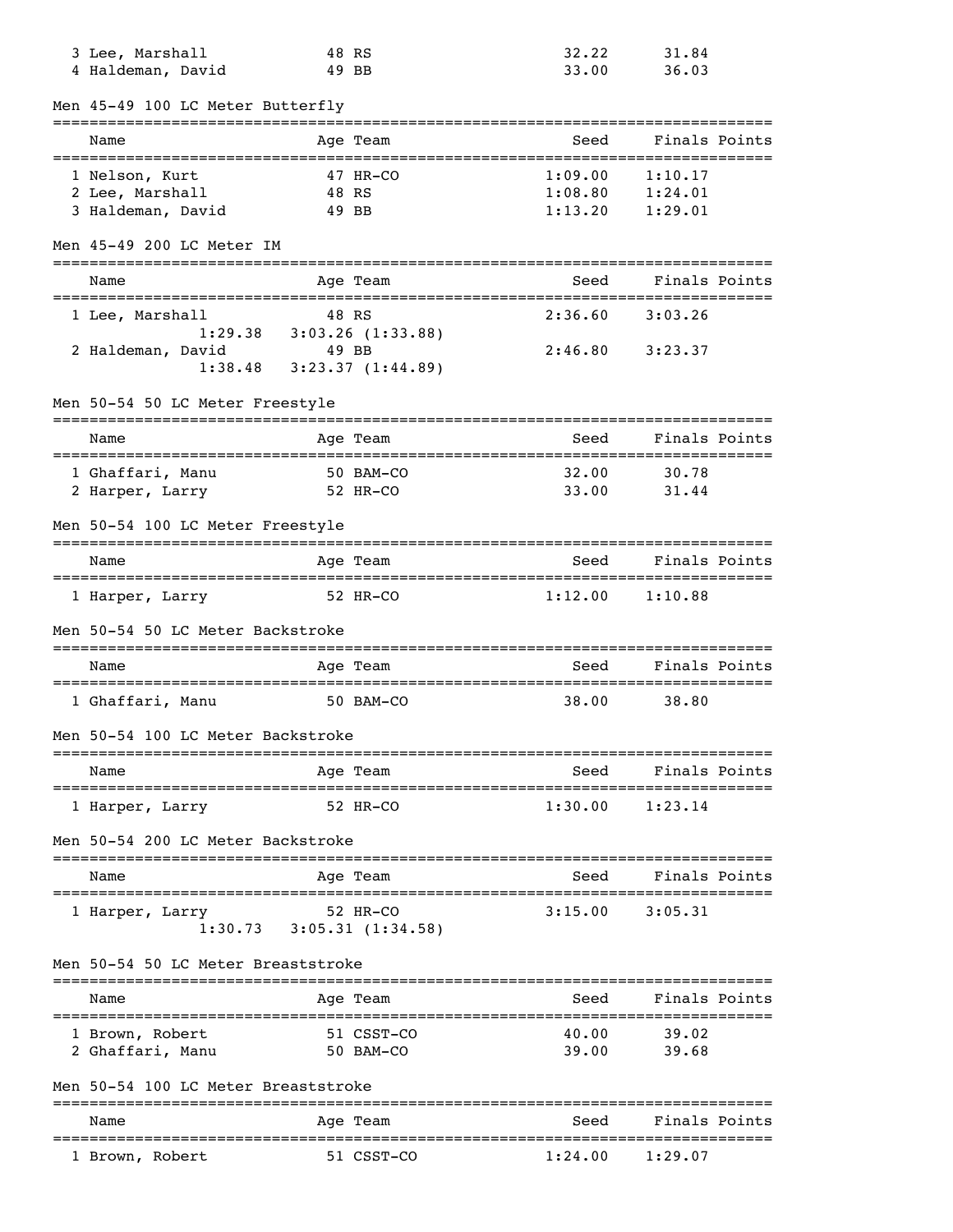| Men 50-54 200 LC Meter Breaststroke          |                  |                                               |                                                                  |                                 |               |
|----------------------------------------------|------------------|-----------------------------------------------|------------------------------------------------------------------|---------------------------------|---------------|
| Name<br>======================               |                  | Age Team                                      | Seed                                                             |                                 | Finals Points |
| 1 Brown, Robert                              |                  | 51 CSST-CO<br>$1:34.54$ $3:18.92$ $(1:44.38)$ | 3:00.00                                                          | 3:18.92                         |               |
| Men 50-54 50 LC Meter Butterfly              |                  |                                               |                                                                  |                                 |               |
| Name                                         |                  | Age Team                                      | Seed                                                             |                                 | Finals Points |
| 1 Ghaffari, Manu                             | 50 BAM-CO        |                                               | 34.00                                                            | 34.30                           |               |
| Men 55-59 50 LC Meter Freestyle              |                  |                                               |                                                                  |                                 |               |
| Name<br>=================================    |                  | Age Team                                      | Seed<br>====================                                     | Finals Points<br>______________ |               |
| 1 Townsend, Cecil                            | 59 PP<br>59 EVER |                                               | 34.10<br>33.00                                                   | 33.02<br>33.74                  |               |
| 2 Carney, Kent<br>3 Orendorff, Michael 55 PP |                  |                                               | 39.50                                                            | 37.07                           |               |
| Men 55-59 100 LC Meter Freestyle             |                  |                                               |                                                                  |                                 |               |
| Name                                         |                  | Age Team                                      | Seed                                                             | Finals Points                   |               |
| 1 Townsend, Cecil                            | 59 PP            |                                               | 1:12.99                                                          | 1:12.82                         |               |
| 2 Orendorff, Michael                         | 55 PP            |                                               | $1:21.00$ $1:25.00$                                              |                                 |               |
| Men 55-59 200 LC Meter Freestyle             |                  |                                               |                                                                  |                                 |               |
| Name                                         |                  | Age Team                                      |                                                                  | Seed Finals Points              |               |
| 1 Townsend, Cecil                            |                  | 59 PP<br>$1:25.25$ $2:52.42$ $(1:27.17)$      | 2:42.49                                                          | 2:52.42                         |               |
| Men 55-59 400 LC Meter Freestyle             |                  |                                               |                                                                  |                                 |               |
| Name                                         |                  | Age Team<br>========================          | Seed<br>===============================                          |                                 | Finals Points |
| 1 Townsend, Cecil<br>1:25.27                 | 59 PP            |                                               | 5:58.90<br>2:56.82 (1:31.55) 4:28.53 (1:31.71) 5:58.51 (1:29.98) | 5:58.51                         |               |
| Men 55-59 50 LC Meter Backstroke             |                  |                                               |                                                                  |                                 |               |
| Name<br>----------------                     |                  | Age Team                                      | Seed                                                             |                                 | Finals Points |
| 1 Carney, Kent<br>2 Orendorff, Michael       | 55 PP            | 59 EVER                                       | 39.00<br>48.20                                                   | 39.25<br>49.36                  |               |
| Men 55-59 100 LC Meter Backstroke            |                  |                                               |                                                                  |                                 |               |
| Name                                         |                  | Age Team                                      | Seed                                                             |                                 | Finals Points |
| -- Fischer, Chuck                            |                  | 55 DU-CO                                      | 1:21.60                                                          | DO                              |               |
| Men 55-59 50 LC Meter Breaststroke           |                  |                                               |                                                                  |                                 |               |
| Name                                         |                  | Age Team                                      | Seed                                                             |                                 | Finals Points |
| 1 Carney, Kent<br>2 Orendorff, Michael       |                  | 59 EVER<br>55 PP                              | 40.00<br>49.50                                                   | 42.35<br>52.52                  |               |
| Men 55-59 100 LC Meter Breaststroke          |                  |                                               |                                                                  |                                 |               |
| -------------------                          |                  |                                               |                                                                  |                                 |               |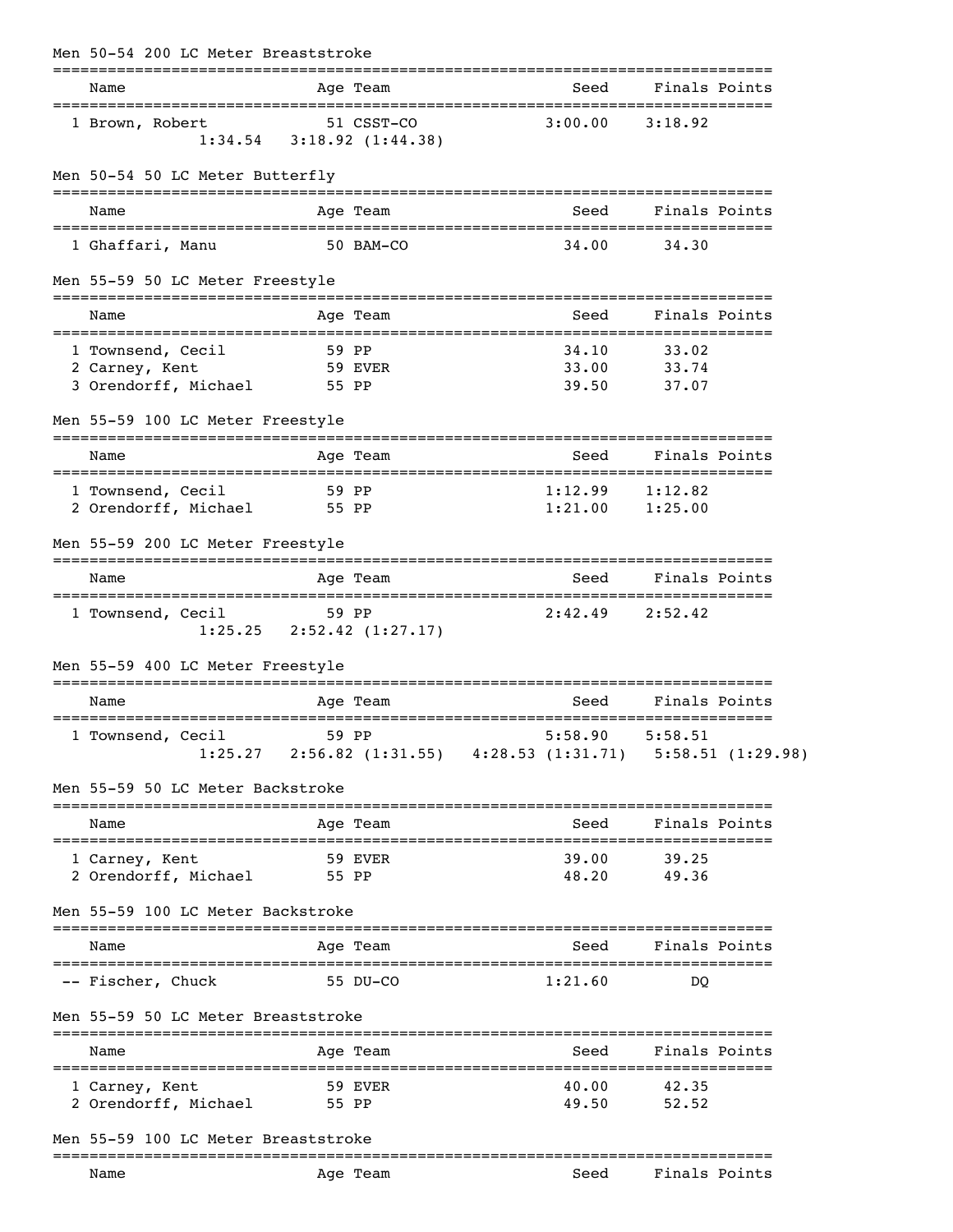|        | 1 Fischer, Chuck                                                   |            | 55 DU-CO                                                                    | 1:24.00             | 1:29.45        |
|--------|--------------------------------------------------------------------|------------|-----------------------------------------------------------------------------|---------------------|----------------|
|        | Men 55-59 50 LC Meter Butterfly                                    |            |                                                                             |                     |                |
|        | Name                                                               |            | Age Team                                                                    | Seed                | Finals Points  |
|        | 1 Carney, Kent<br>2 Orendorff, Michael 55 PP                       |            | 59 EVER                                                                     | 37.00<br>37.10      | 37.87<br>42.37 |
|        | Men 55-59 200 LC Meter IM                                          |            |                                                                             |                     |                |
|        | Name                                                               |            | Age Team                                                                    | Seed                | Finals Points  |
|        | 1 Fischer, Chuck                                                   |            | 55 DU-CO<br>$1:22.06$ $2:55.80$ $(1:33.74)$                                 | 2:56.00             | 2:55.80        |
|        | Men 60-64 50 LC Meter Freestyle                                    |            |                                                                             |                     |                |
|        | Name                                                               | ---------- | Age Team                                                                    | Seed                | Finals Points  |
|        | 1 Abrahams, Rich                                                   |            | 61 Unattached-CO                                                            | 27.00               | 27.26          |
|        | Men 60-64 100 LC Meter Freestyle                                   |            |                                                                             |                     |                |
|        | Name                                                               |            | Age Team                                                                    | Seed                | Finals Points  |
|        | 1 Abrahams, Rich                                                   |            | 61 Unattached-CO                                                            | 1:03.00             | 1:04.48        |
|        | Men 60-64 400 LC Meter Freestyle                                   |            |                                                                             |                     |                |
|        | Name                                                               |            | Age Team                                                                    | Seed                | Finals Points  |
|        | =====================================<br>1 Burson, Bill            |            | $61$ SS-CO<br>1:23.49 2:52.56 (1:29.07) 4:23.12 (1:30.56) 5:51.84 (1:28.72) | $5:35.00$ $5:51.84$ |                |
|        | Men 60-64 50 LC Meter Butterfly                                    |            |                                                                             |                     |                |
|        | Name                                                               |            | Age Team                                                                    | Seed                | Finals Points  |
|        | 1 Abrahams, Rich                                                   |            | 61 Unattached-CO                                                            | 31.00               | 29.18          |
|        | Men 60-64 100 LC Meter Butterfly<br>============================== |            |                                                                             |                     |                |
|        | Name<br>--------------------                                       |            | Age Team                                                                    | Seed                | Finals Points  |
|        | 1 Burson, Bill                                                     |            | $61$ SS-CO                                                                  | 1:28.00             | 1:46.99        |
| ====== | Men 65-69 50 LC Meter Freestyle                                    |            |                                                                             |                     |                |
|        | Name                                                               |            | Age Team                                                                    | Seed                | Finals Points  |
|        | 1 Reynolds, Bing                                                   |            | 66 BAM-CO                                                                   | 50.00               | 46.24          |
|        | Men 65-69 100 LC Meter Freestyle                                   |            |                                                                             |                     |                |
|        | Name                                                               |            | Age Team                                                                    | Seed                | Finals Points  |
|        | 1 Reynolds, Bing                                                   |            | 66 BAM-CO                                                                   | 1:42.00             | 1:53.32        |
|        | Men 65-69 50 LC Meter Backstroke                                   |            |                                                                             |                     |                |
|        | Name                                                               |            | ------------<br>Age Team                                                    | Seed                | Finals Points  |
|        | 1 Reynolds, Bing                                                   |            | 66 BAM-CO                                                                   | 1:01.00             | 58.33          |